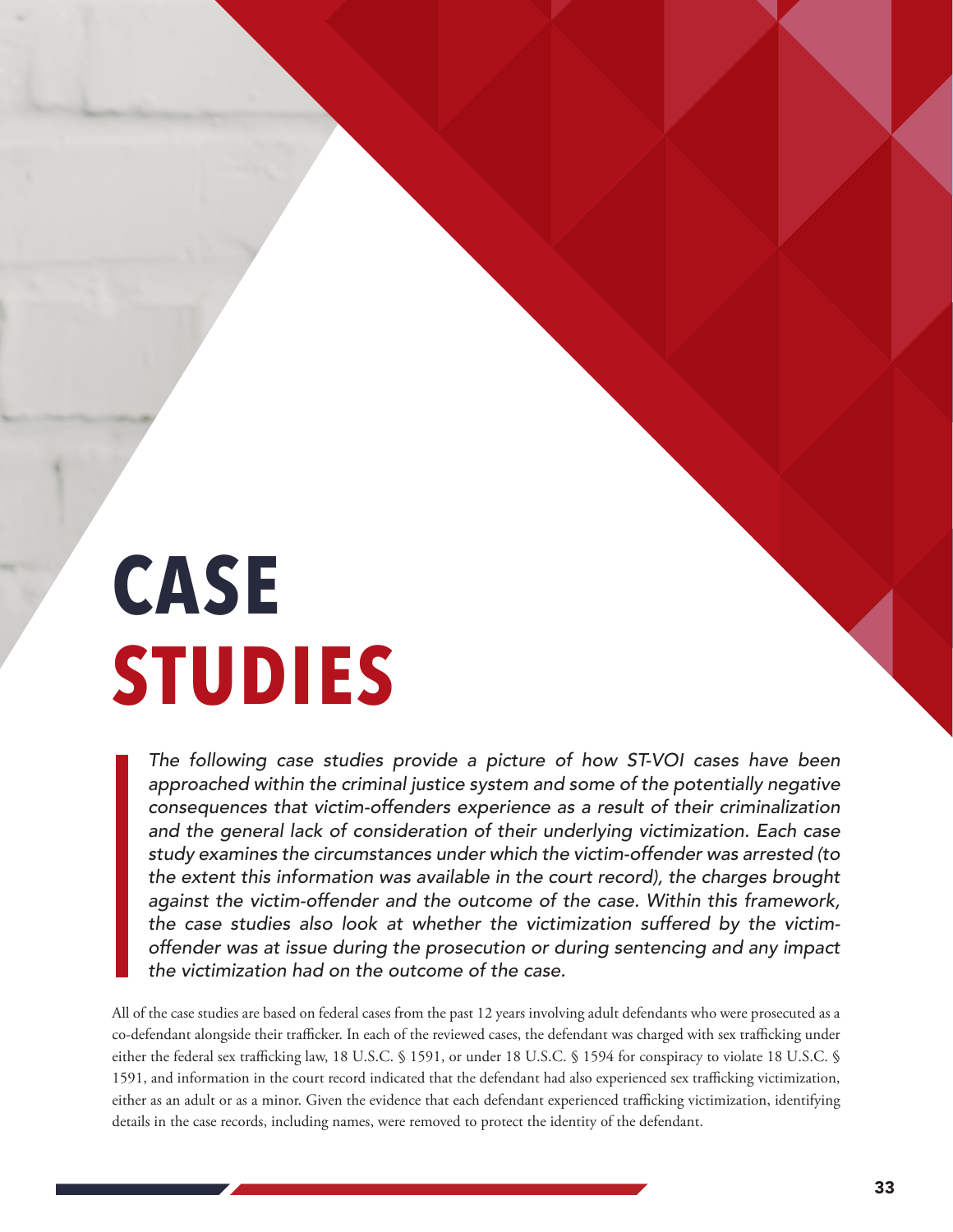### **"ADELE"**

#### Trafficking victimization as a minor was not considered at trial or during sentencing.

Initial Charges: 1 count of Conspiracy to Commit Sex Trafficking (18 USC § 1594) and 5 counts of Sex Trafficking (18 USC § 1591) Convicted Counts: 1 count of Conspiracy to Commit Sex Trafficking (18 USC § 1594) and 5 counts of Sex Trafficking (18 USC § 1591) Sentence: 72 months on each count running concurrently followed by 10 years of supervised release

Sex Offender Registration Required: Yes

#### **DEFENDANT'S BACKGROUND**

Adele grew up in an intact immigrant family. At age fifteen, Adele was trafficked by her first trafficker. During this victimization, her parents repeatedly filed missing person reports with the police in an attempt to locate their daughter. On a couple of occasions, her parents found that Adele had been trafficked several states away from their family home.

#### **EVIDENCE OF DEFENDANT'S TRAFFICKING VICTIMIZATION**

Subsequent to her initial trafficking victimization as a minor, Adele met her second trafficker, the co-defendant in this case, when she was 19 years old. At the time, she was working as a hotel receptionist in a hotel where the co-defendant trafficked some of his underage victims. Adele's mother, worried about her safety, filed police reports for her daughter at the onset of Adele's relationship with the second trafficker. That trafficker subjected her to physical, psychological and emotional abuse.

#### **TREATMENT OR SERVICES PROVIDED (IF ANY)**

Adele did not receive any counseling or mental health treatment in connection with either trafficking victimization prior to her incarceration on trafficking charges. During that period of confinement, Adele received treatment for post-traumatic stress disorder (PTSD).

#### **ROLE IN TRAFFICKING ENTERPRISE**

Adele's role included taking pictures of the minor victims, posting the ads online, transporting victims and collecting money from the victims to give to her trafficker. All of the money collected from the minor victims was given to trafficker. The minor victims made reference to Adele as "the bottom," and the trafficker identified her as his, "main girl." In this role, Adele was no longer required to engage in commercial sex as long as she recruited other victims. The trafficker had a history of using coercion to recruit and control the minor victims. In one instance, he forced a victim to perform a commercial sex act by threatening to leave the victim stranded if she declined. Adele voiced concern about the ages of the minor victims and expressed her desire to stop recruiting and exploiting minor victims. Adele also intervened in some circumstances when her trafficker coerced other minor victims, trying to stop or mitigate the abuse they experienced. However, her trafficker continued to traffic minors and expected Adele to maintain her role in his operation, which continued until he and Adele were arrested.

According to the prosecution, at the time of her arrest Adele and a minor victim were driving together when they recruited another minor victim. Adele was charged as a co-conspirator with her trafficker. The prosecution argued that Adele's recruitment of the minor victim was not done under the direct instruction of the trafficker.

#### **COOPERATION WITH THE PROSECUTION**

Rather than go to trial, Adele pled guilty to the charges. Unfortunately, despite the fact that she provided material assistance to the prosecution, the prosecution disregarded her assistance in its sentencing memorandum and argued that a long sentence was necessary to make an example of Adele. The prosecution claimed in its sentencing memorandum that because Adele was "raised in a loving, two-parent household, where values including faith and education were paramount," there was "simply no justification for [her] abhorrent conduct." According to the plea agreement, she was given the benefit of taking responsibility in her sentencing guidelines; however, there was no accounting for her victimization, either as a minor or as an adult, in the court record. Adele was sentenced to 72 months of incarceration on each count to run concurrently and 10 years of supervised release.

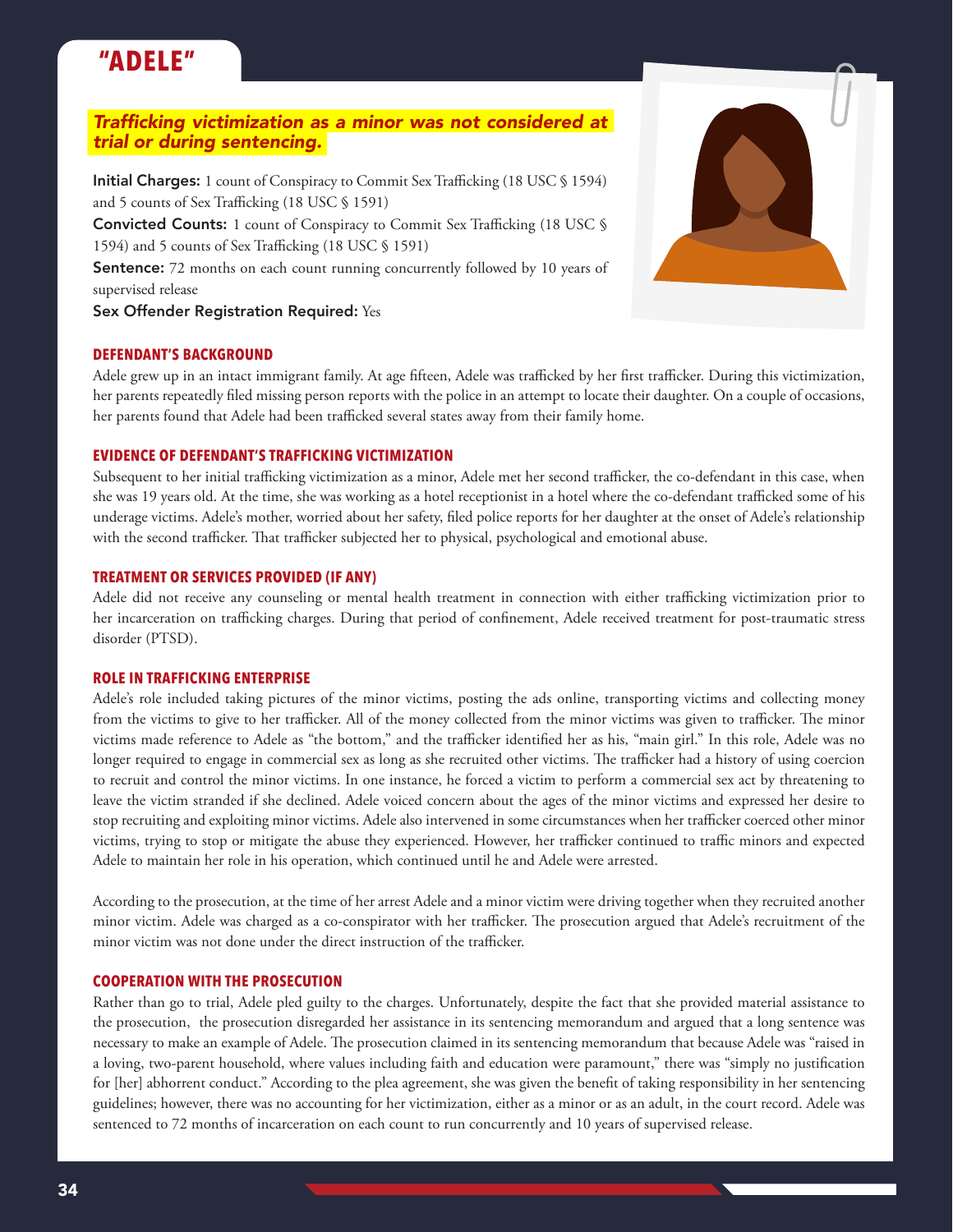

#### **HOW USING THE TOOL TO EVALUATE THE CASE COULD IMPACT IDENTIFICATION OF THE DEFENDANT'S UNDERLYING TRAFFICKING VICTIMIZATION**

Consideration should have been given to the fact that Adele was from an immigrant family, an intersectional factor that could have increased her vulnerability to exploitation due to language and cultural differences. The facts that her trafficking victimization began when she was 15 and that she was frequently moved around by her trafficker indicate she had additional vulnerabilities to future trafficking and would have struggled to develop relationships outside of her trafficking situation. Furthermore, the fact that she stated she "loved" her trafficker, combined with the abuse she faced, indicates Adele may have suffered from similar effects to intimate partner violence, making her susceptible to pressure and manipulation in her actions. Based on the court record, it appears that Adele never received services to address her initial trafficking victimization as a minor; therefore, she likely never addressed her initial trauma and her later actions should be viewed through a trauma responsive lens.

An important factor demonstrating that she was acting under the control of, and on the behalf of, her trafficker is that all the money she collected went to her trafficker. She did not have to engage in commercial sex when she was able to recruit other victims, reflecting that this behavior was motivated by self-protection. Finally, she clearly struggled with her dual role since she expressed concern about the minor's ages and expressed a desire to stop recruiting and exploiting minors. All of these facts indicate that she was not operating as an equal associate in the trafficker's treatment of other victims since she took particular steps to stop or mitigate the trafficker's abuse of other victims.

#### **HOW USING THE TOOL TO EVALUATE THE CASE COULD HAVE IMPACTED THE CRIMINAL JUSTICE RESPONSE**

Recognizing Adele's past victimization and how it made her more susceptible to coercion and control could have shed light on potential alternative motivations for her actions, including self-preservation due to the years of commercial sexual exploitation that she endured, as well as trauma-bonding due to the "love" she believed she had for her trafficker. The fact that Adele intervened to ask the trafficker to stop his abusive conduct toward other victims was also not taken as evidence against her complicity.

A more just response would have considered whether any of these factors were mitigating and would have actively sought to provide counseling for the trauma bonding and past victimization that occurred. Considering these factors could have resulted in a very different approach to Adele's case ranging from the decision to charge her, which charges to prosecute, mitigation during sentencing, to access to post-conviction relief.

- Trafficker's Use of Harm or Threats of Harm as a Form of Control: physical abuse
- History of Control and Coercion in the Context of Past Sex Trafficking Victimization: minor during first victimization; was moved around a lot; isolated from family support
- Role of Relationship with the Trafficker: Adele believed she was in a romantic relationship with her trafficker
- Holistically Assessing the VO's Apparent or Actual Autonomy: gave all money to the trafficker
- Holistically Assessing the VO's Conduct Toward Other Victims: she did not act coercively and wanted her trafficker to stop trafficking minor victims
- Intersectional Background Factors Influencing Risk for Exploitation: cultural background; family's immigration status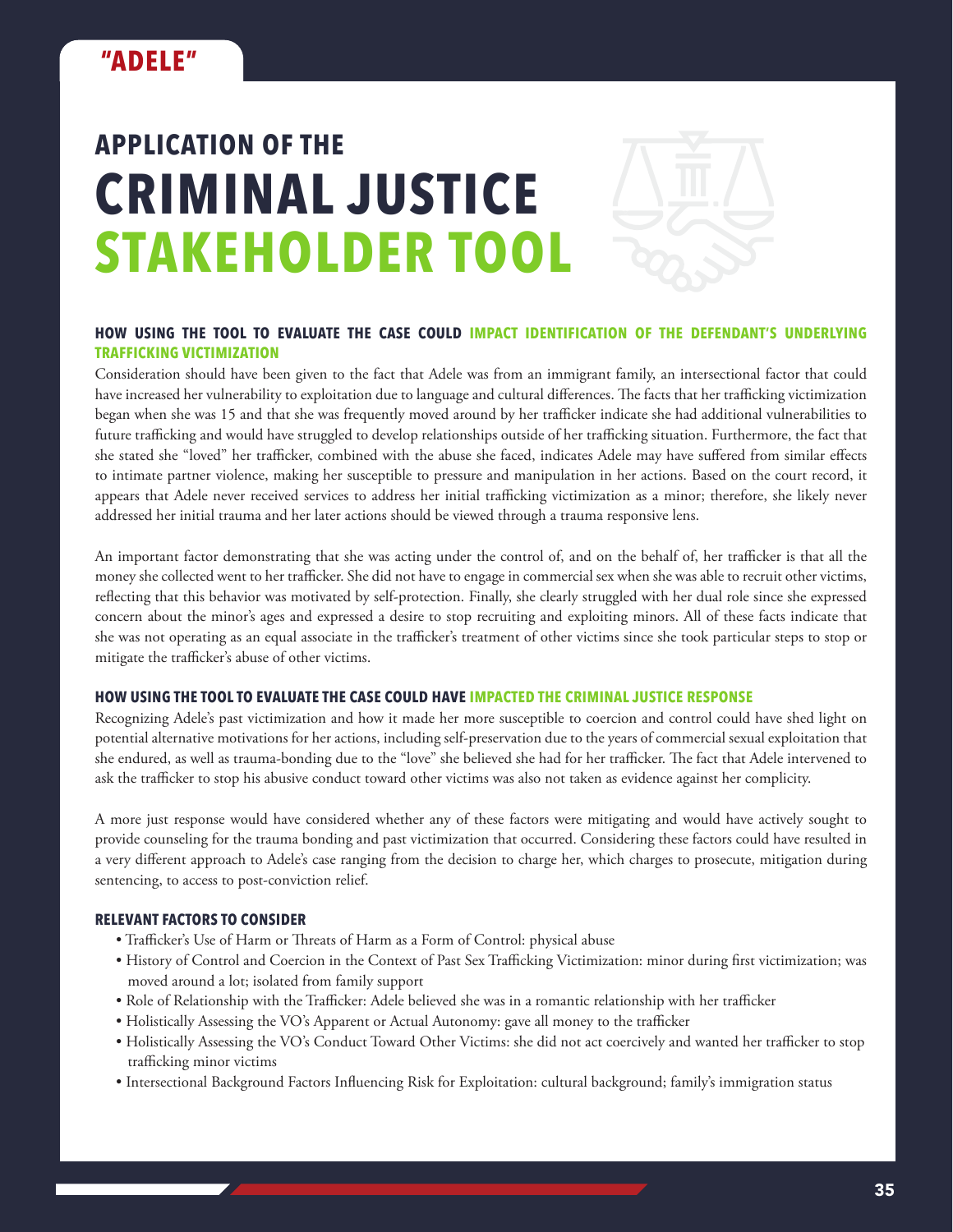### **"BRITTANY"**

#### Identified intellectual disability should have been a "red flag" for coercion.

Initial Charges: 1 count of Conspiracy to Commit Sex Trafficking (18 USC § 1594); 1 count of Conspiracy to Distribute Cocaine & Cocaine Base in the Form of Crack (21 USC §§ 841(a)(1)); 1 count of Possession w/ Intent to Distribute Cocaine (21 USC  $\S$ § 841(a)(1) & 841(b)(1)(C)); 1 count of Possession w/ Intent to Distribute Cocaine Base in the Form of Crack (21 USC  $\$  841(a)(1) & 841(b)(1)(B)); and 1 count of Possession of a Firearm in Furtherance of a Drug Trafficking Offense (18 USC § 924(c))

Convicted Counts: Misprision of felony (18 USC § 4) Sentence: Time served Sex Offender Registration Required: No



#### **DEFENDANT'S BACKGROUND**

Brittany was seventeen when she first met her trafficker through a friend. After meeting her trafficker, she ran away from her mother's home and was trafficked by him for 2 years until they were both arrested. Brittany had been diagnosed as having developmental delays.

#### **EVIDENCE OF DEFENDANT'S TRAFFICKING VICTIMIZATION**

Another underage victim of the trafficker recruited Brittany. The trafficker lured Brittany into a sexual relationship, which led to Brittany's misguided belief that he loved her. The trafficker often used romance as a form of manipulation with Brittany as well as with other minor victims. Brittany did not keep any proceeds from her commercial sex acts, and all proceeds went to the trafficker. The trafficker also operated a drug trafficking enterprise, and he introduced Brittany to cocaine, crack and ecstasy. If Brittany violated one of the trafficker's rules, he would violently assault her. In one instance, Brittany used cocaine after the trafficker told her to refrain. As a punishment for Brittany and to frighten another victim who was present at the time, he took Brittany into the hotel bathroom and severely beat her. The other victim reported hearing Brittany plead for her trafficker to stop assaulting her.

#### **TREATMENT OR SERVICES PROVIDED (IF ANY)**

The prosecution's sentencing memorandum recommended that Brittany be connected to services and placed in a residential program for homeless youth upon her release. Similarly, the defense's sentencing memorandum requested assistance from probation with ensuring she was able to access appropriate services following her release.

#### **ROLE IN TRAFFICKING ENTERPRISE**

Despite being charged with conspiracy to commit sex trafficking in a superceding indictment, the indictment cites no overt acts by Brittany in furtherance of the sex trafficking charge, such as allegations that Brittany recruited other victims or managed any aspects of her trafficker's trafficking enterprise. Instead, the indictments allege conduct by Brittany in connection with the firearm and drug charges for which she was also charged as a co-conspirator. Additionally, the sentencing memorandum in her trafficker's case includes Brittany among his minor victims. However, unlike the other victims discussed in the sentencing memorandum, Brittany was no longer a minor when her trafficker was arrested.

#### **COOPERATION WITH THE PROSECUTION**

Brittany was charged with five separate felonies. Initially, she refused to cooperate with the government, but she later agreed to assist the prosecution after being arrested for a pretrial release violation. The prosecution cited her cooperation in its sentencing memorandum, recommending a downward departure, and also acknowledged that Brittany had a diagnosed learning disability and that she had been "victimized and controlled" by her trafficker. Because of this, she plead guilty to a reduced charge and was sentenced to time served.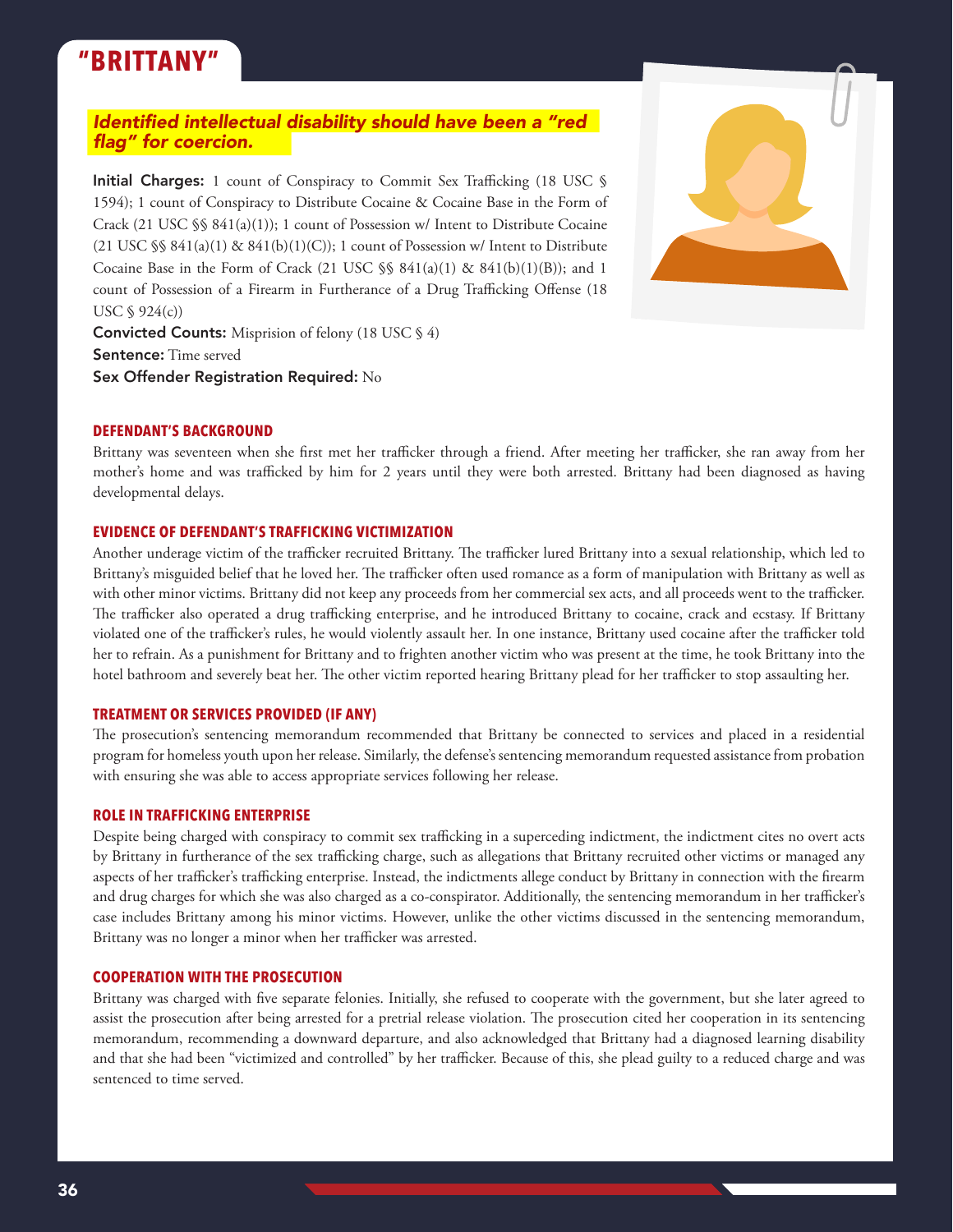

#### **HOW USING THE TOOL TO EVALUATE THE CASE COULD IMPACT IDENTIFICATION OF THE DEFENDANT'S UNDERLYING TRAFFICKING VICTIMIZATION**

Brittany was a minor with an identified intellectual disability when she was initially trafficked, making her highly susceptible to coercion and manipulation. Her vulnerabilities were exacerbated by the "love" that her trafficker convinced her they shared, a technique he had frequently used with other victims to control their behaviors. Her trafficker created further dependence through the use of drugs. In addition to fostering emotional and physical dependence on him, her trafficker further fostered Brittany's dependence on him by making her turn over to him all of the money she earned through commerical sex acts in exchange for housing and food. The brutal assaults she endured for disobeying her trafficker also demonstrate the violent coercion that motivated her compliance with her trafficker's demands. This fear combined with her dependence on him likely motivated her to protect him.

#### **HOW USING THE TOOL TO EVALUATE THE CASE COULD HAVE IMPACTED THE CRIMINAL JUSTICE RESPONSE**

Brittany's young age, past victimization and intellectual disability all impacted her perception of choice in any of her actions while under the control of her trafficker. Far from acting in agreement with her trafficker to exploit other victims, the record demonstrates that she was equally victimized and controlled and points to no facts indicating that she carried out acts in violation of the trafficking law. This is further demonstrated in the sentencing memorandum in her trafficker's case, which identifies her among the trafficker's victims.

A more just response would have considered the fact that Brittany, who was initially trafficked as a minor and had a diagnosed developmental disability, lacked the criminal intent required to be a co-conspirator in this case. Approaching Brittany as a victim rather than a criminal and taking a trauma-informed approach in this case could have resulted in a very different outcome for Brittany, including access to specialized services and a victim-witness advocate throughout the criminal justice process. These measures may have enabled Brittany to cooperate in the prosecution without the re-traumatizing experience she endured as a result of her criminalization in this case.

- Role of Relationship to the Trafficker: believed she was in a romantic relationship with her trafficker
- Holistically Assessing the VO's Conduct Toward Other Victims: there was no indication she recruited other victims
- Role of Substance Use and Addiction: trafficker introduced her to and supported drug use
- Trafficker's Use of Harm or Threats of Harm as a Form of Control: severe physical assault
- History of Mental Illness and Intellectual/Developmental Disabilities: intellectual disability
- Impact of Past Trafficking Situations involving a Third Party Trafficker: was a minor when she met her trafficker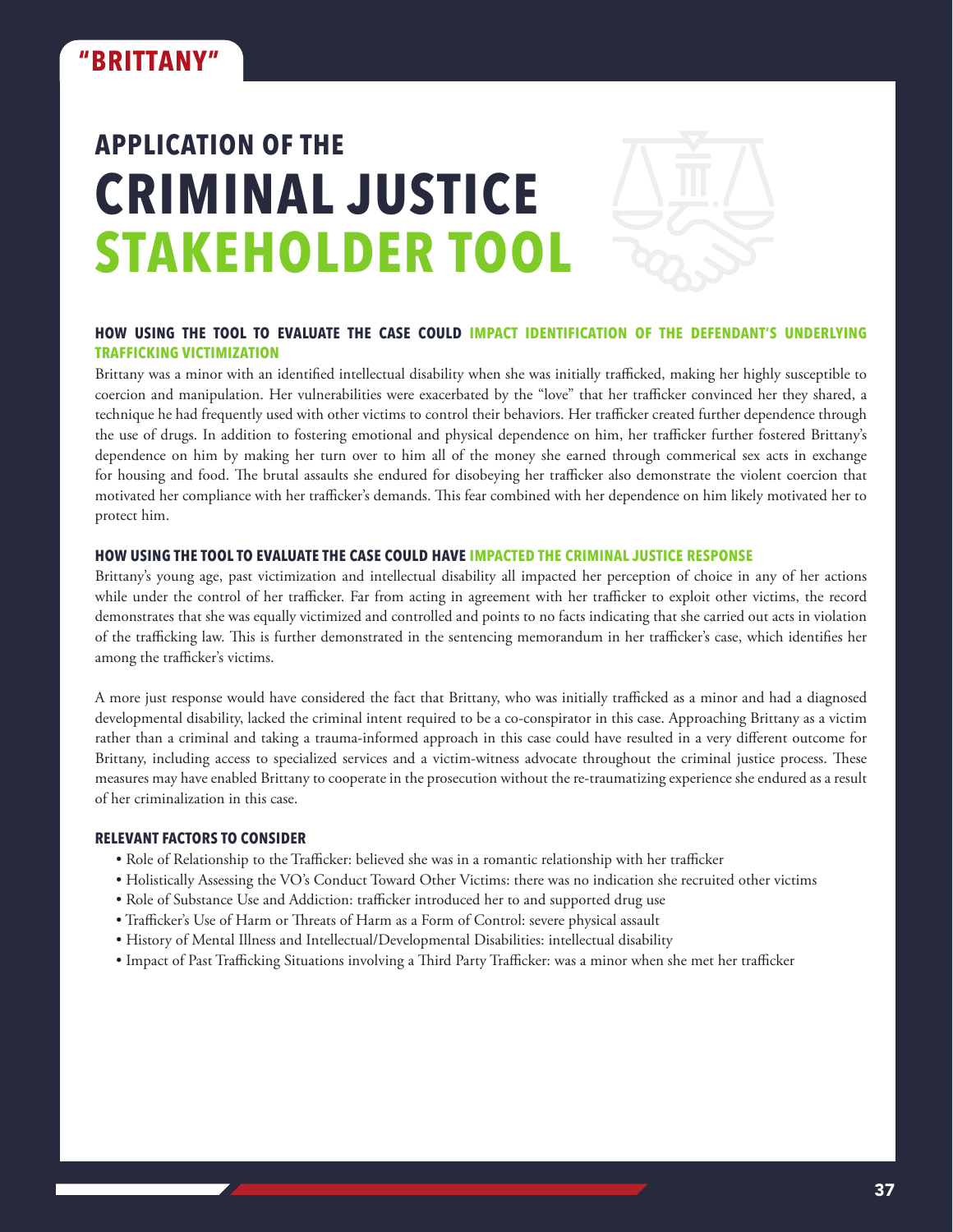### **"CECILIA"**

#### *Tried as co-defendant on all counts despite evidence of coercion and control.*

Initial Charges: 4 counts of Sex Trafficking (18 USC § 1591) and 1 count of Conspiracy to Commit Sex Trafficking and to Distribute Heroin and Cocaine (18 USC § 371)

Convicted Counts: 1 count of Conspiracy to Commit Sex Trafficking and to Distribute Heroin and Cocaine (18 USC § 371)

Sentence: 30 Months

Sex Offender Registration Required: No

#### **DEFENDANT'S BACKGROUND**

Cecilia's parents divorced when she was seven, and her father died of a heroin overdose when she was seventeen years old. Cecilia had a very difficult time coping with her father's death and spent some time receiving behavioral healthcare services. While she was in high school, she started to use marijuana, ecstasy, mushrooms and cocaine. She gave birth to her first child when she was 18 years old and her second child at 20.

#### **EVIDENCE OF DEFENDANT'S TRAFFICKING VICTIMIZATION**

Cecilia met her trafficker through her "best friend" who was also his niece. Her trafficker gave her cocaine at this first meeting, and after that first meeting, he continued to supply her cocaine. When Cecilia's car loan was two months overdue, she borrowed money from him. The trafficker then encouraged Cecilia to post advertisements of herself on known escort platforms to pay off her debts to him that had accrued from the cocaine that he was providing and the money she borrowed for her car. Because she was frightened by her trafficker's displays of angry outbursts and violence, which included hitting and strangling other women in front of her, she started engaging in commercial sex to pay off her debt to him and to continue receiving cocaine. However, despite engaging in commercial sex acts to pay her drug debt, the debt never actually decreased. Her trafficker simultaneously increased the amount of cocaine he supplied to her and, consequently, continued to increase the amount of money she owed to him. All of the proceeds from her commercial sex acts and her role in the enterprise went toward the "debt." Eventually, her trafficker stopped forcing her to engage in commercial sex to repay her debt and, instead, forced her to manage aspects of the trafficking enterprise, such as posting ads, distributing drugs to other victims and tracking their "debt" to the trafficker. She was in this role when she was arrested along with her trafficker. In addition to exploiting her substance use disorder, her trafficker was violent and threatened her when she did not do something correctly. During her testimony at trial, she described being scared of him and was convinced he had become a different person because she had thought he cared for her.

#### **TREATMENT OR SERVICES PROVIDED (IF ANY)**

She was ordered to engage in a drug treatment program as part of her supervised release.

#### **ROLE IN TRAFFICKING ENTERPRISE**

According to the defense sentencing memorandum, there was no evidence that Cecilia recruited any victims to engage in commercial sex acts "or verbally or physically assaulted anyone to engage in commercial sex acts." Her trafficker recruited and coerced his victims by supplying drugs and exploiting his victims' drug dependence to control them through debt-bondage. This tactic generally involved providing victims with drugs for a period of time without requesting payment for the drugs and then coercing the victims to engage in commercial sex to pay off their drug debt. By controlling the "price" of the drugs he supplied, the amount of his victims' drug debt could also be controlled to ensure ongoing compliance. He also exploited his victims' dependence on the drugs he supplied by restricting the drug supply as a form of control. Several victims testified at trial that he would punish disobedience by forcing victims to go through painful withdrawal. Cecilia's role in the enterprise consisted of taking pictures of the victims, driving them to motels for commercial sex acts and collecting the money they earned. Although Cecilia ostensibly received fifteen percent of the proceeds from the other victims, all of that money directly went to repay her ever increasing drug debt.

#### **COOPERATION WITH THE PROSECUTION**

Cecilia provided the government help in prosecuting her trafficker by testifying against him. She received a six-level reduction under the sentencing guidelines because of her material assistance, as documented in her plea agreement. Cecilia received a 30-month sentence.

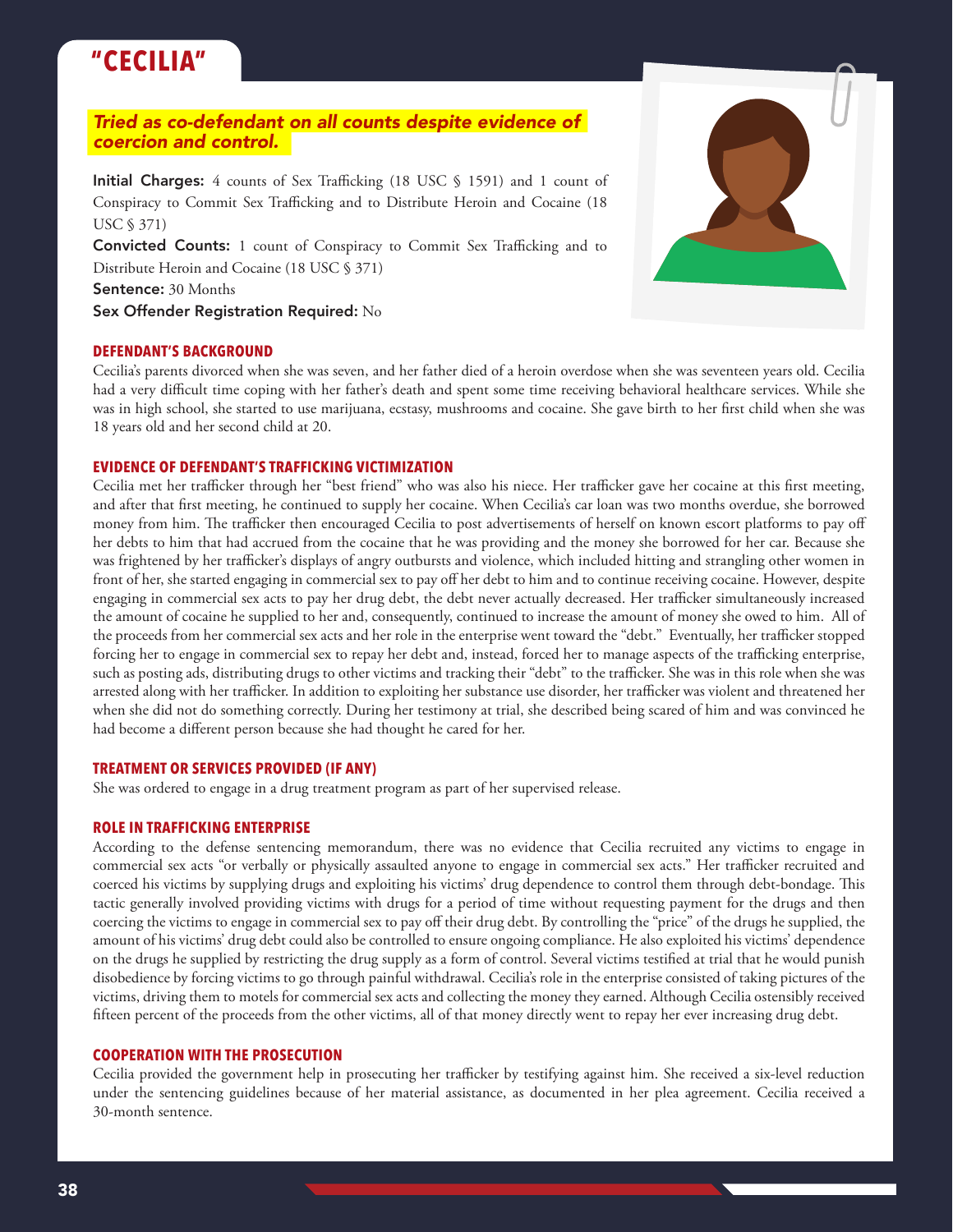

#### **HOW USING THE TOOL TO EVALUATE THE CASE COULD IMPACT IDENTIFICATION OF THE DEFENDANT'S UNDERLYING TRAFFICKING VICTIMIZATION**

Cecilia experienced two significant adverse childhood experiences at a young age: the trauma of her parents' divorce and her father's death by drug overdose. These experiences, as well as having two children at a young age, made her vulnerable to coercion and control. Cecilia's trafficker applied a technique to entrap her that he had used before, supplying her drugs and paying for her car and then creating a "debt dependence," which he used to control her. She also witnessed violence towards other victims and experienced other forms of violence, making self-preservation a primary motivation for her actions. Furthermore, Cecilia's trafficker took her money, controlled the drug supply and continually manipulated her debt to keep her under his control, demonstrating a relationship that was characterized by coercion.

#### **HOW USING THE TOOL TO EVALUATE THE CASE COULD HAVE IMPACTED THE CRIMINAL JUSTICE RESPONSE**

Cecilia helped run the business, but she does not appear to have been involved in recruiting other victims. Her role in running the business also seems to have been motivated by the same coercive control tactics that her trafficker initially used to coerce her into engaging in commercial sex, suggesting that she did not really perceive a choice in cooperating with her trafficker's demands but, instead, was acting out of self-preservation and fear.

A more just response would have taken these factors into consideration when decisions were made regarding whether to prosecute and on what charges. Additional harm was caused by prosecuting her alongside her trafficker. In addition, Cecilia should have been provided with specialized services, including drug and trauma treatment, and a victim-witness advocate. Although treatment was ordered at sentencing, it should have begun once her trafficking victimization was suspected or identified.

- Role of Substance Use and Addiction: history of using drugs, trafficker's use of drugs to create debt
- Trafficker's Use of Harm or Threats of Harm as a Form of Control: frequent displays of violence and threats of violence; use of debt scheme to require sex-acts
- Holistically Assessing VO's Conduct Towards Other Victims: Cecilia did not use violence or coercion toward other victims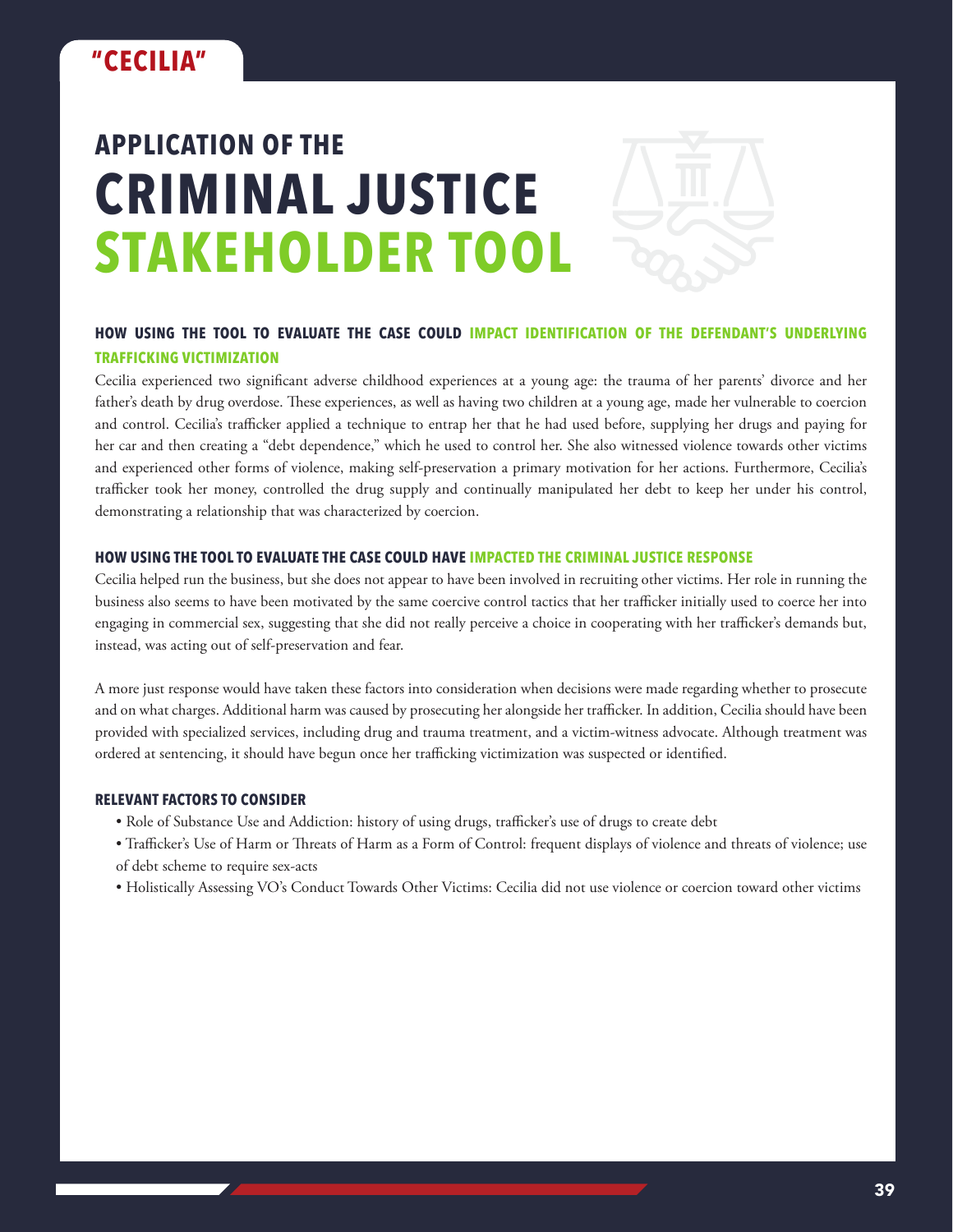### **"DAWN"**

Child sex trafficking victim who just turned 18 demonstrated heightened dependence on trafficker due to gang-controlled sex trafficking victimization.

Initial Charges: 1 count of Conspiracy to Commit Sex Trafficking of a Child (18 USC § 1594); 4 counts of Aiding and Abetting Sex Trafficking of a Child (18 USC § 1591); 1 count of Sex Trafficking of a Child (18 USC § 1591); and 1 count of Use of Facilities in Interstate Commerce to Promote Prostitution (18 USC § 1592) Convicted Counts: Conspiracy to Commit Sex Trafficking of a Child (18 USC § 1594)



#### **DEFENDANT'S BACKGROUND**

Dawn's parents separated when she was one year old. As a result, she went to live with her grandmother. This was untenable and after a period of time, Dawn and her siblings were placed in foster care. She was returned to her mother at the age of nine where she suffered physical and emotional abuse that caused her to run away from home. At the age of 14, she began a relationship with an older boyfriend who was physically and sexually abusive. At 16 years of age, she entered the juvenile justice system. She used marijuana with regularity during her childhood as a coping mechanism, and at some point during her childhood, she was placed in a psychiatric facility for depression, anxiety and suicidal thoughts. She was reunited with her father when she was 17 years old.

#### **EVIDENCE OF DEFENDANT'S TRAFFICKING VICTIMIZATION**

Dawn was 17 when the trafficker, who was a gang member, recruited her. Dawn believed the two were romantically involved after they engaged in a sexual relationship. However, in court documents, the trafficker said he never considered Dawn to be his girlfriend and, instead, was committed to another "girlfriend" and their three children. Dawn had only turned 18 a few months prior to being charged. She is alleged to have recruited the minor victims in the case; however, according to court documents, the minors approached her to ask for assistance after they ran away from home, a situation very similar to her own.

#### **TREATMENT OR SERVICES PROVIDED (IF ANY)**

None

#### **ROLE IN TRAFFICKING ENTERPRISE**

Dawn was convicted based on her role in recruiting another victim for the gang. Dawn knew the minor victim from school, and since the minor victim was in dire need of housing, she introduced her to the gang. However, the gang leader, Dawn's trafficker, was the person who recruited the minor victim to engage in commercial sex after Dawn introduced the two of them.

#### **COOPERATION WITH THE PROSECUTION**

Dawn cooperated with the prosecution after her arrest. She shared information with the prosecution and pled guilty. Her cooperation helped the government avoid a lengthy trial. However, despite her cooperation, she received a 100-month (8+ years) sentence.

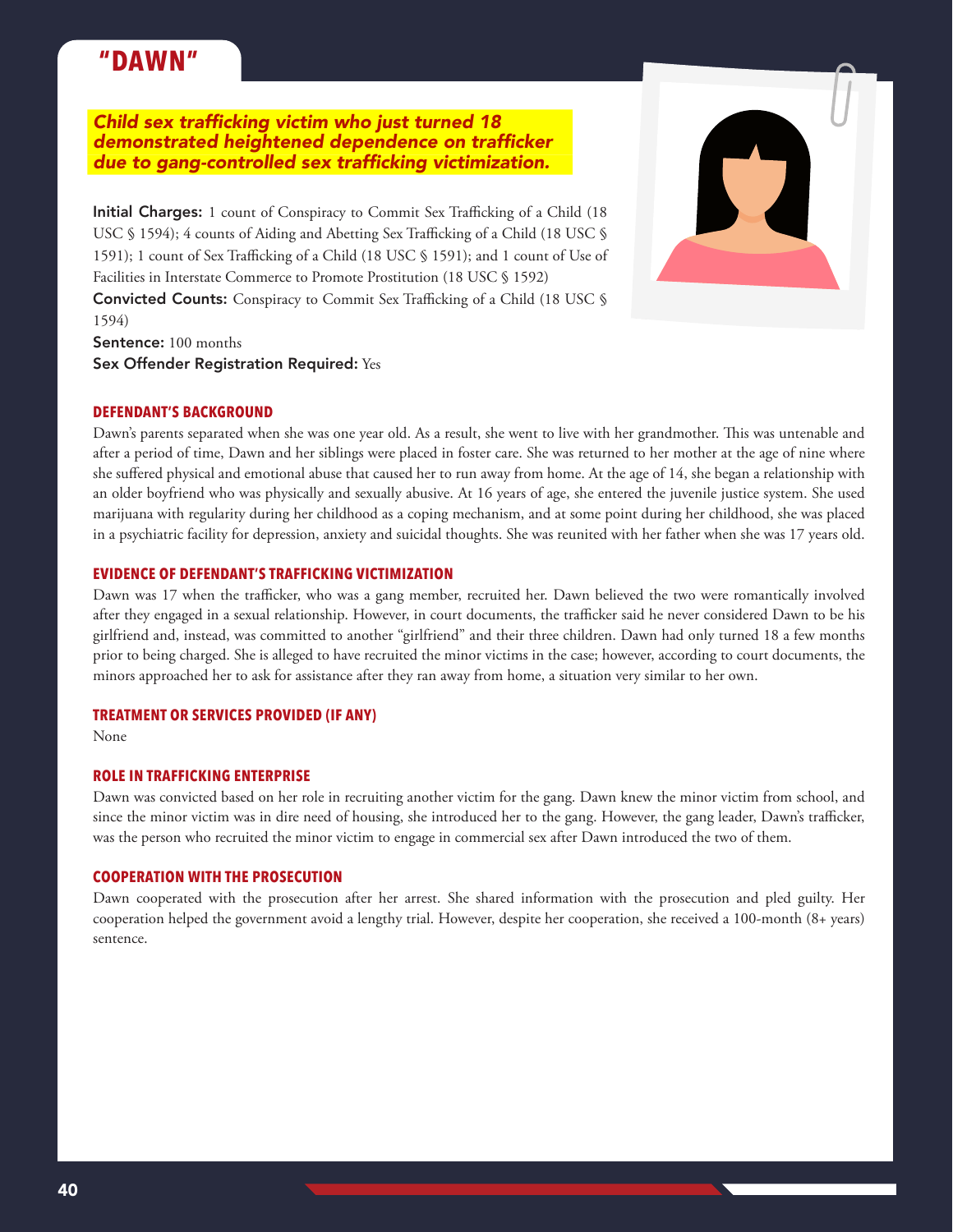

#### **HOW USING THE TOOL TO EVALUATE THE CASE COULD IMPACT IDENTIFICATION OF THE DEFENDANT'S UNDERLYING TRAFFICKING VICTIMIZATION**

Dawn's trafficking exploitation by her trafficker began when she was a minor, and he emotionally manipulated her into believing they had a romantic relationship. Dawn's history of foster care and juvenile justice involvement, childhood abuse, intimate partner violence, drug use, mental illness and running away increased her vulnerability to this type of manipulation and trafficking victimization. Her significant history of adverse childhood experiences, compounded with the "romantic" nature of Dawn's relationship with her trafficker, put the trafficker in a position to manipulate and exploit her perception of right and wrong.

#### **HOW USING THE TOOL TO EVALUATE THE CASE COULD HAVE IMPACTED THE CRIMINAL JUSTICE RESPONSE**

An important factor to consider in assessing Dawn's culpability is the fact that she did not recruit other victims until she encountered a friend who needed housing. Given that she was "in the life" for so long and the minor's situation mirrored her own, she may have seen her "recruitment" as something helpful for the minor victim. Her own victimization may have normalized "being in the life" to the extent she did not recognize the recruitment as a harmful act but that she was actually helping a homeless peer.

A more just response would have taken into account Dawn's exploitation as a minor, indicators of mental illness and severe childhood trauma. Stakeholders could have considered these factors alongside the fact that Dawn did not have a history of recruitment in determining whether to prosecute and, at a minimum, could have avoided trafficking-related charges. In addition, Dawn should have been provided access to mental health treatment, including trauma treatment, and been provided a victimwitness advocate.

- History of Abuse and Child Welfare Involvement: physical and emotional abuse; intimate partner violence
- Impact of Substance Use and Addiction: used drugs to cope with childhood trauma
- Holistically Assessing the VO's Conduct toward Other Victims: circumstances indicate she did not recognize the harm of recruiting the homeless minor victim
- History of Mental Illness and Intellectual/Developmental Disabilities: placed in psychiatric facility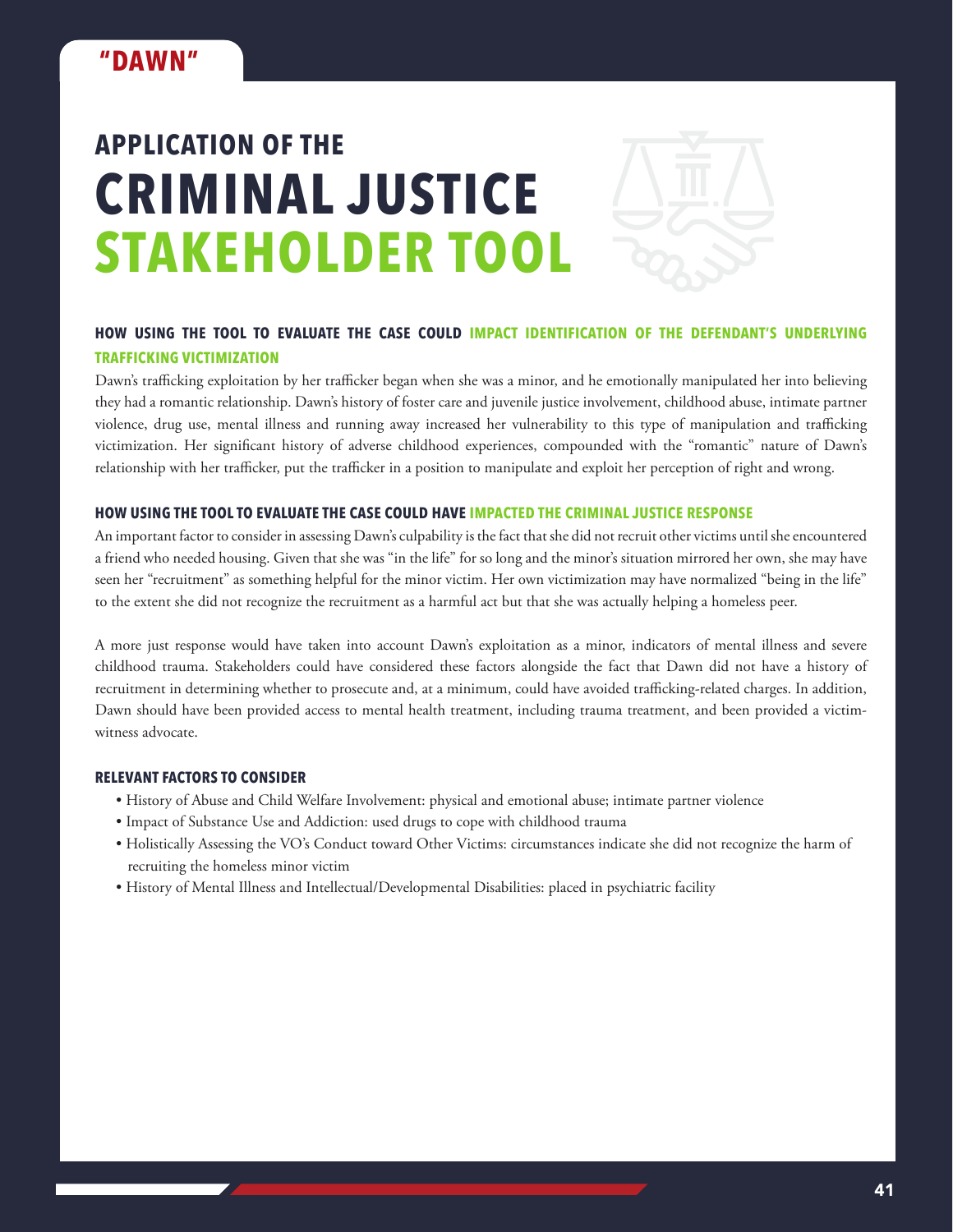### **"EMMA"**

#### History of homelessness and trafficking victimization as a child through "survival sex" reflected both vulnerability to trafficking and susceptibility to coercion.

**Initial Charges:** 1 count of Child Exploitation Enterprises (18 USC  $\$$  2252A(g)); 1 count of Sexual Exploitation of Children (18 USC § 2251(a)); 1 count of Distribution of Child Pornography (18 USC § 2252A(a)(2)); 1 count of Transportation of Minors (18 USC § 2423(a)); 1 count of Sex Trafficking of Children (18 USC § 1591(a)); Transportation of an Individual (18 USC § 2421); and 1 count of Interstate Travel or Transportation in Aid of Racketeering Enterprises (18 USC § 1952)





#### **DEFENDANT'S BACKGROUND**

Emma was adopted as an infant and never knew her biological parents. Her adoptive mother passed away when she was six years old. Subsequently, Emma was physically and mentally abused by the foster care family she was placed with, even being denied food and clothing. She became a ward of the state at 15 years of age and was placed in several other foster care facilities before she ran away at age 17. At the time of her arrest, Emma had a limited criminal history that included retail theft and carrying a concealed weapon.

#### **EVIDENCE OF DEFENDANT'S TRAFFICKING VICTIMIZATION**

Emma was first trafficked at age 16 when she was living alone and exploited by sex buyers in exchange for meeting her basic needs (e.g., food). The trafficker recruited Emma to work for him after he posed as a buyer and took her back to his apartment for oral sex. Emma had an interest in, and tried to finish, high school to have a better life, but her trafficker forbade her to go to school. When she tried to leave, the trafficker convinced her she would never be good at anything else. The trafficker was violent with Emma when she did something he did not like, once hitting Emma with his car during an argument. She was hospitalized as a result.

#### **TREATMENT OR SERVICES PROVIDED (IF ANY)**

None

#### **ROLE IN TRAFFICKING ENTERPRISE**

Emma considered herself the "bottom" in the trafficking organization. She took pictures of victims and posted them on websites. She collected the money from the other women and girls working for the trafficker. She would also train the others on how to speak to buyers and protect themselves.

#### **COOPERATION WITH THE PROSECUTION**

Emma cooperated with the prosecutors in the case against her trafficker. She gave a statement to the prosecution on several occasions and testified against her trafficker at his trial. Despite her cooperation, she received a ten-year sentence of incarceration.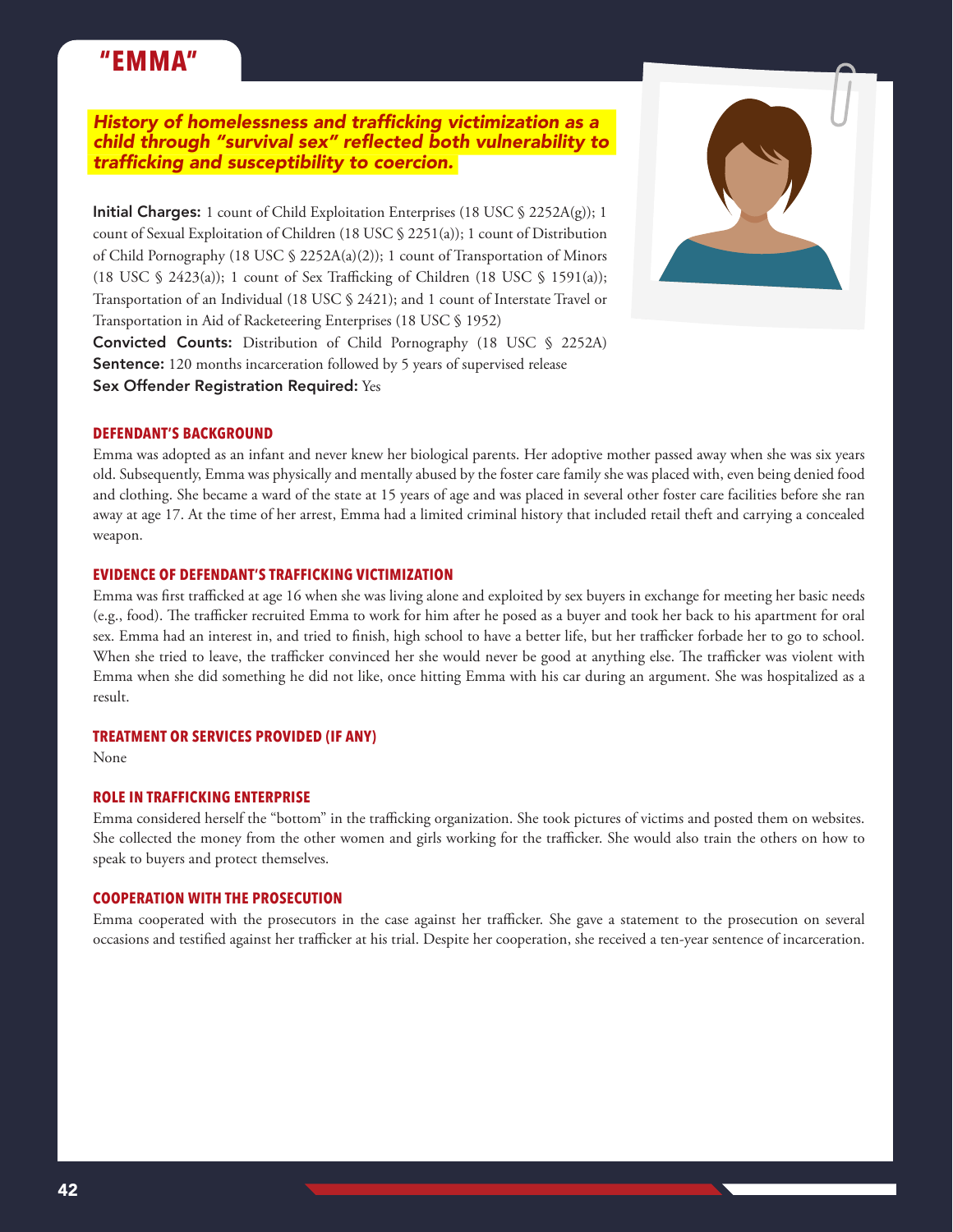

#### **HOW USING THE TOOL TO EVALUATE THE CASE COULD IMPACT IDENTIFICATION OF THE DEFENDANT'S UNDERLYING TRAFFICKING VICTIMIZATION**

Emma experienced abuse from a young age and had little social stability or support, factors that increased her vulnerability to trafficking. As a minor unable to meet her basic needs, Emma was exploited by sex buyers, which led to her meeting her first trafficker and further normalized commercial sex as a means of self-preservation. Her dependence on her trafficker was exacerbated when her trafficker isolated her by refusing to let her attend school and telling her she would never be good at anything other than commercial sex.

#### **HOW USING THE TOOL TO EVALUATE THE CASE COULD HAVE IMPACTED THE CRIMINAL JUSTICE RESPONSE**

Despite having a well-documented history of abuse and experiencing violent acts perpetrated by her trafficker, Emma was sentenced to 10 years of incarceration.

A just response would have considered her significant history of abuse and recognized that she perceived little choice in her circumstances and was motivated by self-preservation. In addition to receiving a mitigated sentence and not being charged alongside her trafficker, Emma should have received trauma-informed counseling and support, as well as a victim-witness advocate to represent her needs in the court.

- History of Sex Trafficking Victimization as a Child: initially trafficked as a minor; history of exploitation by sex buyers in exchange for basic needs
- History of Control and Coercion in the Context of Past Sex Trafficking Victimization: isolation from normal activities (e.g., attending school)
- History of Abuse and Child Welfare Involvement: adopted as an infant; abused in foster care; denied basic needs (e.g., food); frequently moved
- Role of Relationship to Trafficker: trafficker convinced her she could not do anything else
- Trafficker's Use of Harm or Threats of Harm as a Form of Control: wanted to leave the trafficking situation but was not allowed; trafficker was violent to the point she was hospitalized for her injuries
- Holistically Assessing VO's Conduct Towards Other Victims: no violence or coercion of other victims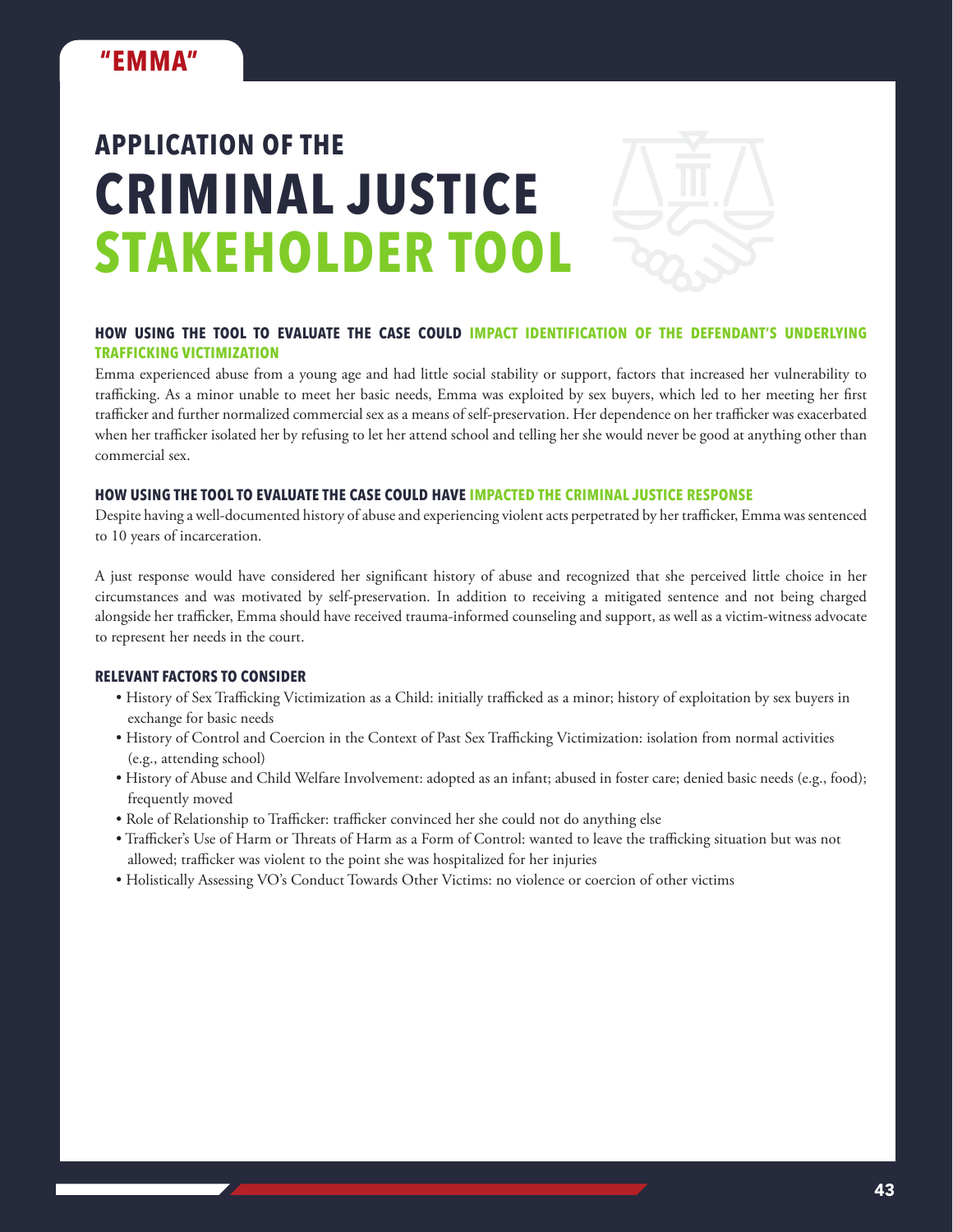### **"FAITH"**

*Violent acts towards other victims while under control*  of extremely violent trafficker and effects of intimate *partner violence.*

Initial Charges: 1 count of Conspiracy to Commit Sex Trafficking (18 USC § 371); 2 counts of Peonage: Obstructing Enforcement (18:1581(a)); 2 counts of Forced Labor (18 USC § 1589(1)); 2 counts of Trafficking In Peonage, Slavery, Involuntary Servitude, Forced Labor (18 USC § 1590); and 2 counts of Sex Trafficking Of Children Or By Force, Fraud, Or Coercion (18 USC § 1591)

Convicted Counts: 1 count of Conspiracy to Commit Sex Trafficking (18 USC § 371)

Sentence: 34 months followed by 3 years supervised release Sex Offender Registration Required: No

#### **DEFENDANT'S BACKGROUND**

Faith met her trafficker in 1998. During the next 3 years, she worked in his wrestling business. In 2001, she learned of his prostitution business and was forced to recruit other women under the auspice of becoming female wrestlers.

#### **EVIDENCE OF DEFENDANT'S TRAFFICKING VICTIMIZATION**

Faith was one of a few victims designated by the trafficker as a "team leader." While the prosecution's trial brief claimed that the "team leaders" were women who "worked voluntarily" for the trafficker, the brief goes on to describe the physical assaults and strict rules that applied to "team leaders," including not being allowed to leave his home without permission, prohibiting them from dating or maintaining any other employment, as well as prohibiting them from "accessing the money they made from dancing and as prostitutes." Additionally, "team leaders" were coached to lie to law enforcement about their involvement in prostitution. Faith's trafficker continued to pressure the "team leaders" to lie to law enforcement and in court after he was indicted in this case. This pattern of control was also confirmed by a psychiatrist who completed Faith's presentence evaluation and found that her trafficker psychologically manipulated her into believing she had a special status, but her trafficker "determined the full range of her activities."

#### **TREATMENT OR SERVICES PROVIDED (IF ANY)**

Faith was court ordered into mental health treatment as a condition of her sentencing.

#### **ROLE IN TRAFFICKING ENTERPRISE**

The trafficker treated Faith differently than the other "team leaders." He allowed her to have a cell phone and a vehicle. She recruited victims into his trafficking organization under the false premise that they would be working as female wrestlers. At her trafficker's direction, Faith assaulted other women to induce them to perform commercial sex acts. On at least one occasion, she sexually assaulted a victim after she refused to participate in a "cutting party." The trafficker used cutting parties to groom victims from his wrestling business into his prostitution business. Faith seemed to feel extremely loyal to her trafficker and disclosed information to him when other women were not in compliance with rules or tried to escape.

#### **COOPERATION WITH THE PROSECUTION**

Faith produced evidence and testified against her trafficker.